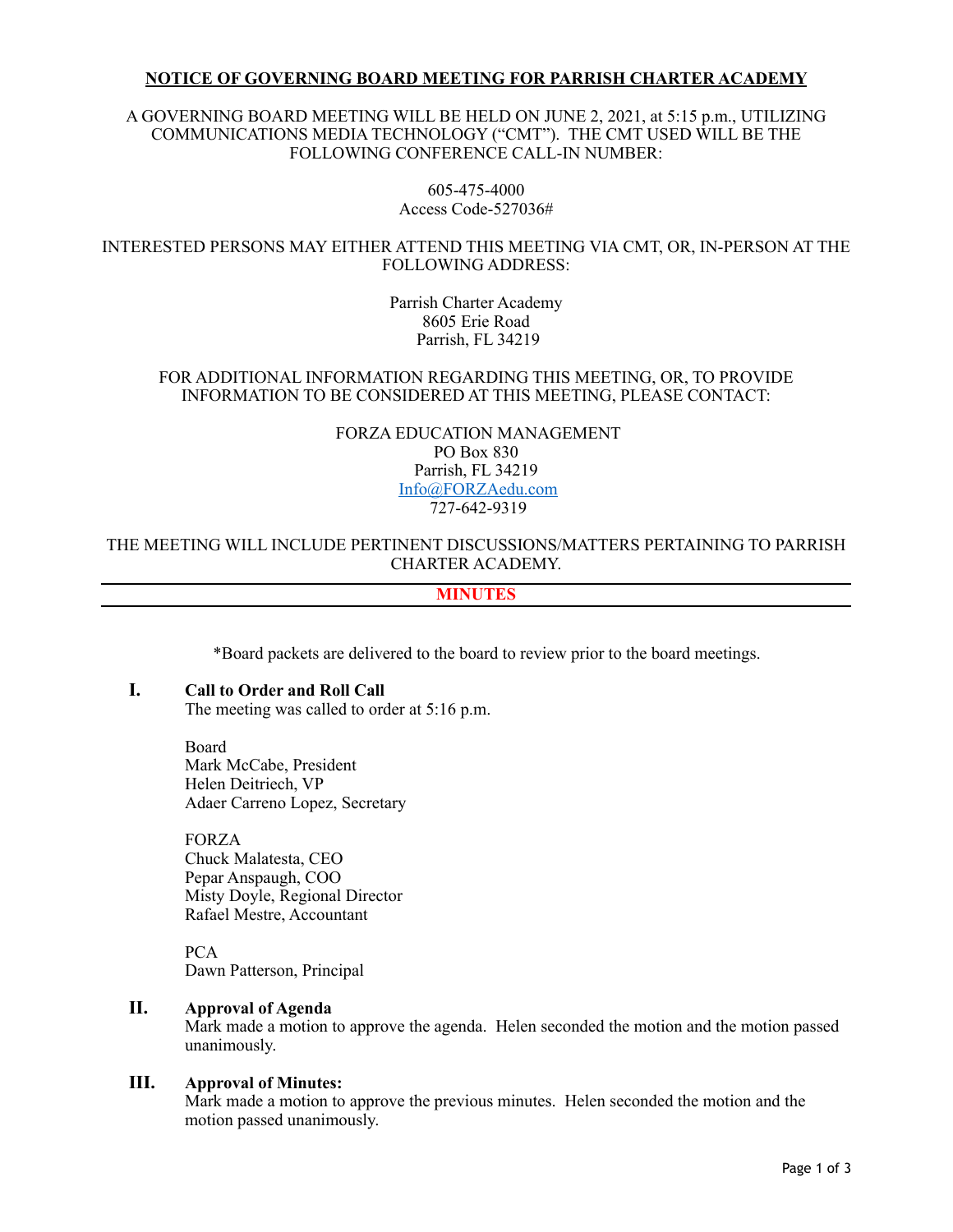- **A. April 7, 2021**
- **B. May 17, 2021**
- **IV. Old Business: N/A**
- V. **New Business**

# **A. Treasurer's Report**

Rafael gave a summary report on the financials.

## **B. Approve and Execute Financials for March and April 2021**

Helen made a motion to approve and execute the financials for March and April. Adaer seconded the motion and the motion passed unanimously.

## **C. Approve Facilities Purchase Opportunity**

Mr. Malatesta gave an overview of the school expansion project and the purchase opportunity. The school has been added to the lawsuit involving a neighbor and the owner of the school property. The owners attorney team will be resolving the matter. The school is in the process of purchasing the facilities from the owner. Helen asked when construction will begin and when the anticipated completion date will be? Mr. Malatesta stated that the owner is seeking other contractor bids due to the increase in materials and supplies due to the pandemic. Mr. Malatesta anticipates construction to begin in the next month or so with a completion date in May or June of 2022. There were no other questions regarding the purchase opportunity. Mark made a motion to approve the facilities purchase opportunity. Helen seconded the motion and the motion passed unanimously.

# **D. Approve Instructional Model for the 21-22 School Year**

Mr. Malatesta stated that all FORZA schools are planning to return to in-person instruction for the 21-22 school year. FORZA is working on new guidelines that will be released to parents in July. The guidelines will be based on current or revised CDC guidelines and any other FLDOE state mandates. Adaer made a motion to approve the instructional model for the 21-22 school year. Helen seconded the motion and the motion passed unanimously.

**E. Approve Evaluations of School Administration by the Board of Directors** Mr. Malatesta stated the board is required to evaluate the school administration each year. He thanked the board for taking the time to evaluate the administration. Helen made a motion to approve the evaluations for the school administration. Adaer seconded the motion and the motion passed unanimously.

# **F. Approve Evaluations of School Administration by FORZA**

Mr. Malatesta stated the the school administration evaluations completed by FORZA have been presented and reviewed with the administration. Mark made a motion to approve the evaluations of school administration by FORZA. Helen seconded the motion and the motion passed unanimously.

# **G. Approve ESP 2020-2021 Evaluation by the PCA Board**

Mr. Malatesta thanked the board for taking the time to evaluate the ESP. He stated the feedback is invaluable. Helen made a motion to approve the ESP evaluation of FORZA. Mark seconded the motion and the motion passed unanimously.

# **H. Approve PCA Wellness Policy**

Mr. Malatesta explained that PCA is working on their National School Lunch program application and a Wellness Policy was needed to be created as part of the application process. Mark asked where the the template for this application came from? He felt the document was too long and convoluted. Mr. Malatesta stated that it is a state form